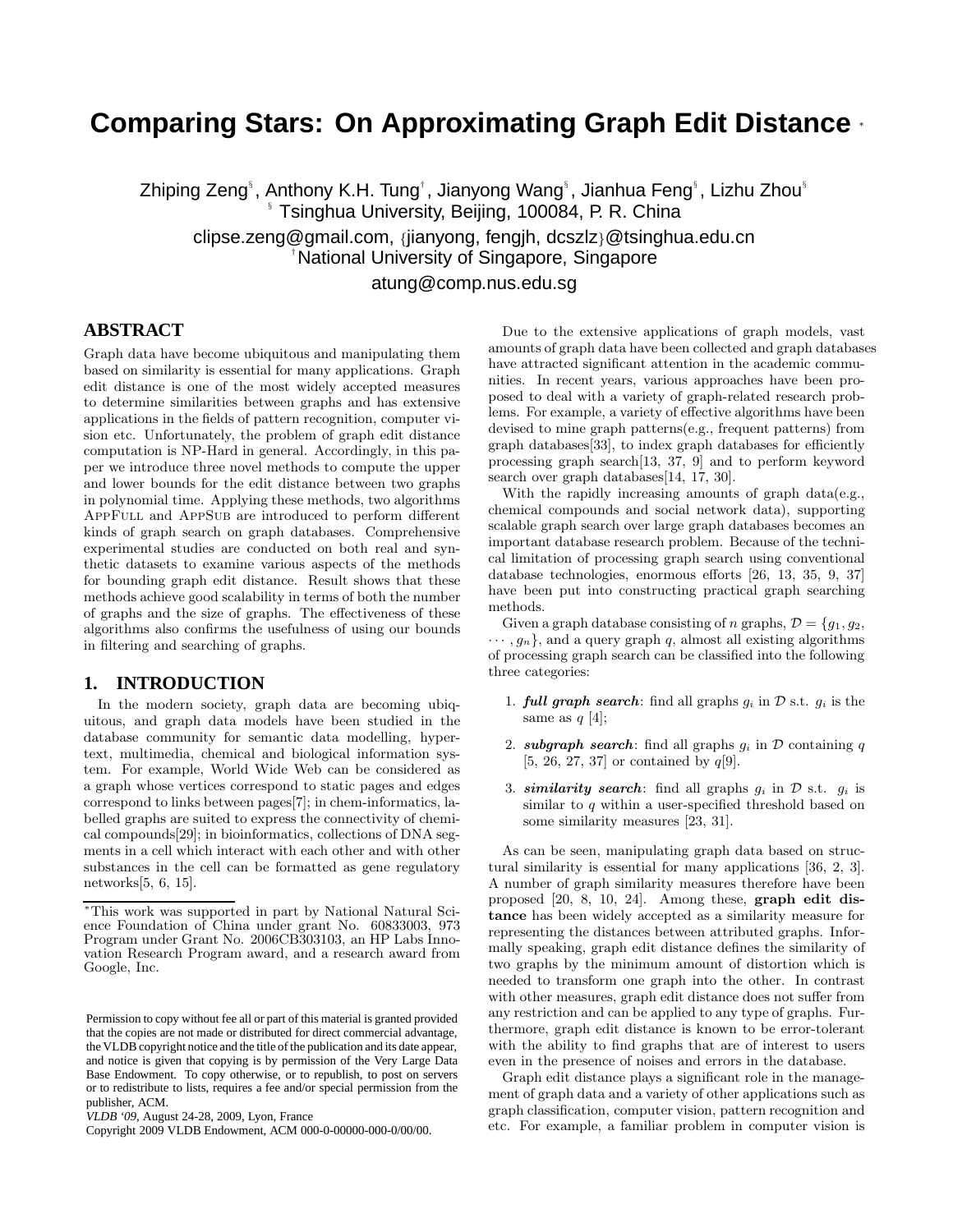to recognizing specific objects within an image $[16]$ (e.g., face identification and symbol recognition). In this case, a representative graph is generated from the image according to structural characteristics, and vertex labels may be assigned based on characteristics of the region to which each vertex corresponds. After then, this representative graph is compared to a database of prototype or model graphs to identify and classify the object of interest. In this context, graph edit distance provides a good measure for comparing graphs.

Unfortunately, the main drawback of graph edit distance is its exponential computational complexity in terms of the number of graph vertices. As will be shown in Section 2, the problem of graph edit distance is NP-hard in general. The direct computation of graph edit distance involving large graphs is therefore expensive and will take unacceptable time. Because of this, a few algorithms have been proposed to compute upper and lower bounds for the graph edit distance, each having their own disadvantages. Justice et al. [16] gave a solution providing the lower bound in  $O(n^7)$  time and the upper bound in  $O(n^3)$  time. The computation of the lower bound is expensive, and their method for obtaining the upper bound will consider only vertex edit term, i.e., without considering structural information in graphs. This solution is therefore not applicable in practice. The other methods [22, 32] cannot provide lower bounds, and use heuristic algorithms to find unbounded suboptimal values. All their computation complexities are hard to analyze and not presented in related papers.

Accordingly, in this paper we address the problem of obtaining upper and lower bounds of graph edit distance efficiently. In summary, the contributions of this paper are:

- We give a formal proof that the problem of graph edit distance computation is NP-Hard.
- We introduce a notion of *star representations* for graph structures and propose three novel methods to obtain lower and upper bounds of edit distance between two graphs in polynomial time.
- Based on these efficiently computable bounds, we develop two algorithms AppFull and AppSub for performing approximate full graph search and approximate subgraph search respectively.
- Comprehensive experimental studies are conducted to evaluate the scalability and effectiveness of our algorithms.

The rest of this paper is organized as follows. Section 2 will formalize the problem of graph edit distance computation together with computational complexity analysis on the problem. Related work will be discussed in Section 3. In Section 4, three efficiently computable methods are introduced for obtaining lower and upper bounds of graph edit distance. Section 5 investigates the applications of these bounds in performing graph search over graph databases, followed by a comprehensive experimental studies reported in Section 6. Section 7 concludes the paper.

# **2. PRELIMINARIES**

In this section, we will first formalize the problem of graph edit distance computation and then perform some computational complexity analysis for the problem. Table 1 summarizes the major notations that we will use in this paper.

| <b>Symbols</b>     | Description                                      |
|--------------------|--------------------------------------------------|
| deg(v)             | $ \{u (u,v) \in E\} $ , the degree of v          |
| $\delta(q)$        | $\max_{v \in V(q)} deg(v)$                       |
| $\lambda(q_1,q_2)$ | the edit distance between graphs $g_1$ and $g_2$ |
| $L_m(g_1, g_2)$    | the lower bound of $\lambda(q_1, q_2)$           |
| $\tau(g_1,g_2)$    | the suboptimal value of $\lambda(q_1, q_2)$      |
| $\rho(g_1, g_2)$   | the refined suboptimal value $\lambda(g_1, g_2)$ |

Table 1: Main Notations Used in this Paper

# **2.1 Problem Formulation**

In this paper, we consider simple graphs which does not contain self-loops, multi-edges and edge labels. An *undi*rected attributed graph, denoted by  $g$ , can be represented by a 3-tuple  $g = (V, E, l)$ , where V is a finite set of vertices,  $E \subseteq V \times V$  is a set of vertex pairs, and  $l: V \to \Sigma^{-1}$  is a function assigning labels to vertices. In general, we will use  $E_i$ ,  $V_i$  and  $l_i$  to represent the edges, nodes and label assigning function of a graph  $g_i$ . Without explicit statement, the term graph we refer to in the rest of this paper means an undirected attributed graph.

A graph  $g_1$  is subgraph isomorphic to another graph  $g_2$ (denoted by  $g_1 \subseteq g_2$ ) iff there exists an injection  $f : V_1 \to V_2$  $V_2$  such that for any vertex  $v \in V_1$ ,  $f(v) \in V_2 \wedge l_1(v) =$  $l_2(f(v))$ , and for any edge  $(u, v) \in E_1$  iff  $(f(u), f(v)) \in E_2$ . Moreover, if  $q_1$  and  $q_2$  are subgraph isomorphic to each other, they are said to be *graph isomorphic* (denoted by  $q_1 = q_2$ ).

Informally speaking, an *edit operation* on a graph  $q$  is an insertion or deletion of a vertex/edge or relabelling of a vertex. A vertex can be deleted only on the condition that no edge is connected to the vertex<sup>2</sup>, and the costs of different edit operations are assumed to be equal in this paper. Essentially, a vertex deletion can be considered as a vertex relabelling by changing its label from  $\sigma\in\Sigma$  to  $\epsilon$  where  $\epsilon$  is a special label indicating that the vertex is virtual. Symmetrically, a vertex insertion can be considered as relabelling a vertex's label from  $\epsilon$  to  $\sigma$ . Let  $p_i$  denote an edit operation, an *alignment* P is an edit operation sequence  $\langle p_1, p_2, \ldots, p_m \rangle$ which can transform a graph  $g_1$  into another graph  $g'$ . If  $g'$ is graph isomorphic to another graph  $g_2$ , we say  $g_1$  can reach  $q_2$  through P. Alignments which can make  $q_1$  reach  $q_2$  are not unique, and *optimal alignments* between  $q_1$  and  $q_2$  are alignments containing a minimum number of edit operations.

DEFINITION 2.1. (Graph Edit Distance)(GED) The edit distance between  $g_1$  and  $g_2$ , denoted by  $\lambda(g_1, g_2)$ , is the number of edit operations in the optimal alignments that make  $g_1$  reach  $g_2$ .

# **2.2 Computational Complexity Analysis**

In the above, the formulation and properties of the GED problem have been introduced. Next, we investigate its computational complexity. Justice et al.[16] used the adjacency matrix representation to formulate a BLP(binary linear program, a linear program where all variables are either 0 or 1) to solve the GED problem. Because solving a BLP is

 $\overline{1\Sigma}$  is an alphabet consisting of all labels.

<sup>&</sup>lt;sup>2</sup>In a graph, each node can connect to many other nodes via many edges. If we allow deletion of a node with edges attached, the question to ask is what happen to these edges. We can't leave them dangling. But if we assume they are also deleted, this bring about imbalance treatment when deleting nodes of different degrees and also between deleting a node and an edge (which does not affect any nodes).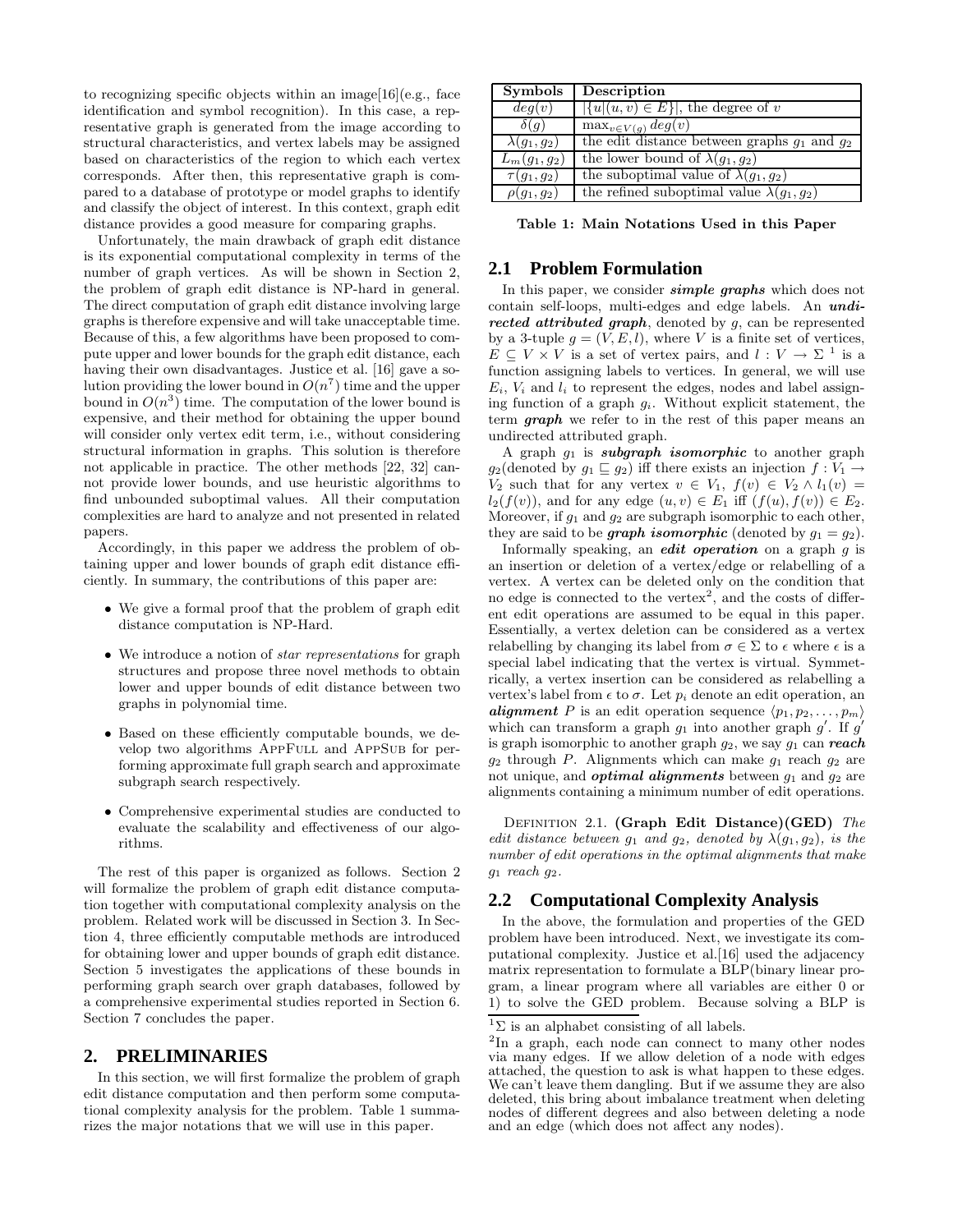NP-Hard [11] in general, it is likely that GED problem is NP-Hard as well. We confirm this possibility here.

LEMMA 2.1. Given two graphs  $g_1$  and  $g_2$ ,  $\lambda(g_1, g_2) \geq ||E_2| |E_1|| + ||V_2| - |V_1||.$ 

PROOF. Given that the edit operations had transformed  $g_1$  to  $g_2$ , then the transformed graph of  $g_1$  must have the same number of nodes and edges as  $g_2$ . It should be easy to see that at least  $||E_2| - |E_1|| + ||V_2| - |V_1||$  edit operations are needed to do so.  $\Box$ 

LEMMA 2.2. Given two graphs  $g_1$  and  $g_2$  where  $|V_1| \leq$  $|V_2|$  and  $|E_1| \leq |E_2|$ ,  $g_1$  is subgraph isomorphic to  $g_2$  iff  $\lambda(g_1,g_2) = (|E_2| - |E_1|) + (|V_2| - |V_1|).$ 

PROOF. Necessity: if  $g_1$  is subgraph isomorphic to  $g_2$ , then there exists an injection  $\eta$  that satisfies the required condition. We define  $\mathbb{V} = \{u \mid \exists v \in V_1, \eta(v) = u\}$  and  $\mathbb{E} =$  $\{(\eta(u), \eta(v)) | (u, v) \in E_1\}.$  Since  $\eta$  is injective,  $\mathbb{V} \subseteq V_2, \mathbb{E} \subseteq$  $E_2$ ,  $|\mathbb{E}| = |E_1|$  and  $|\mathbb{V}| = |V_1|$  must hold. Suppose P is an alignment which removes all edges in  $E_2-\mathbb{E}$  and all vertices in  $V_2$ –V, then  $g_2$  can reach  $g_1$  through P. Based on Lemma 2.1, P is an optimal alignment which makes  $g_2$  reach  $g_1$ , thus  $\lambda(g_1, g_2) = (|E_2| - |E_1|) + (|V_2| - |V_1|).$ 

**Sufficiency:** assume P is an alignment that makes  $g_2$ reach  $g_1$ . In order to converge  $g_2$  to  $g_1$  by performing P on g<sup>2</sup> possess the identical number of edges and vertices, at least  $(|E_2|-|E_1|)+(|V_2|-|V_1|)$  delete operations exist in P. Thus, if P is an optimal alignment containing  $(|E_2|-|E_1|)+(|V_2|-|V_1|)$ edit operations, neither insertion nor vertex relabelling exists in P. The graph isomorphism from  $g_1$  to  $g'$  is therefore a subgraph isomorphism from  $q_1$  to  $q_2$ , i.e.,  $q_1 \sqsubset q_2$ .  $\square$ 

Therefore, graph edit distance can also be used to determine the subgraph isomorphism which is NP-Complete [11]. Then we can derive the following lemma.

#### Lemma 2.3. GED problem is NP-Hard.

PROOF. For two graphs  $g_1$  and  $g_2$ , if  $|V_1| > |V_2|$  or  $|E_1| >$  $|E_2|$ , we can quickly state that  $g_1$  cannot be subgraph isomorphic to  $q_2$  because it is impossible to find such a subgraph isomorphism. In the case of  $|V_1| \leq |V_2|$  and  $|E_1| \leq |E_2|$ , based on Lemma 2.2, the subgraph isomorphism between  $g_1$ and  $g_2$  which is NP-Complete [11] can be reduced to GED problem in polynomial time. GED problem is therefore NP-Hard.  $\square$ 

According to Lemma 2.3, it is prohibitively difficult to compute the graph edit distances for large graphs. Therefore, we intend to compute the upper and lower bounds of graph edit distance in the rest of this paper.

# **3. RELATED WORK**

### **3.1 Graph Edit Distance**

There are a number of existing studies addressing the graph edit distance computation problem [22, 25]. All of them fall into two categories: exact algorithms and heuristic algorithms.

The most widely used method for computing exact graph edit distance is based on the well-known  $A^*$  algorithm [12], and Kaspar Riesen et al. used bipartite heuristic to speed up the computation procedure[25]. However, as stated in [22], in practice this kind of algorithms are practical for computing

the edit distance of graphs typically possessing 12 vertices or less. Exact algorithms therefore cannot be applied in the applications involving large graphs, and plenty of heuristic algorithms are devised to compute lower bound and upper bound for GED with unbounded errors.

Exploiting the strategy of the A\* algorithm, Michel Neuhaus et al. proposed a heuristic algorithm [22] by maintaining only a fixed number of nodes with the lowest cost and introducing an additional weighting factor favoring long partial edit paths over shorter ones. In the community of pattern recognition, the GED problem is named as graph matching. From the standpoint of information theory, it is seeking the matched configuration of vertices that has maximum a posteriori probability w.r.t. the available vertex attribute information. As graph matching algorithms aim to optimize a global MAP criterion[32, 21], some heuristic algorithms are devised based on this framework[21, 32]. However, it is hard to analyze the computation complexities of the above heuristic algorithms, and the suboptimal solutions provided by them are also unbounded.

Meanwhile, the authors in [1] and [16] formulated the GED problem as a BLP problem. The adjacency matrix  $A<sup>g</sup>$  for g is given by  $A<sup>g</sup> = \{a_{i,j}\}\,$ , where  $a_{i,j} = 1$  if there is an edge connecting vertices i and j, otherwise  $a_{i,j} = 0$ . For two graphs g and h, assume  $|V(g)|=n$  and  $|V(g)|\geq |V(h)|$ , then vertices with the special label  $\epsilon$  are inserted into h such that h will contain *n* vertices. Let  $P = \{P_{i,j}\}\$ be an  $n \times n$  permutation matrix and  $C = \{C_{i,j}\}\$ be an  $n \times n$  label matrix, where  $C_{i,j} = 1$ if  $l_g(v_i) = l_h(u_i)(v_i \in V(g), u_j \in V(h)),$  otherwise  $C_{i,j} = 0.$ Next, let  $P$  be an orthogonal matrix having the property  $PP<sup>T</sup> = P<sup>T</sup> P = I$  where I is the identity matrix. For each permutation matrix  $P$ , the cost of transforming  $g$  to  $h$  using  $P$ ,  $C(g, h, P)$ , is defined as

$$
C(g, h, P) = \sum_{i=1}^{n} \sum_{j=1}^{n} C_{i,j} P_{i,j} + \frac{1}{2} ||A^g - P A^h P^T||_1 \qquad (1)
$$

where  $\|\cdot\|_1$  denotes the  $L_1$  norm. The edit distance between  $g$  and  $h$  can be formulated as

$$
\lambda(g, h) = \min_{P} C(g, h, P) \tag{2}
$$

Now, the problem of graph edit distance is equivalent to find an optimal permutation matrix  $P^*$  to minimize  $C(g, h, P)$ . Since finding this optimal permutation matrix is NP-hard, mathematical transformation is done to convert this nonlinear optimization problem into a linear one. Upon such a transformation, a lower bound of  $\lambda$  can be obtained in  $O(n^7)$  time by extending the domain of P from  $\{0,1\}$  to [0, 1]. Moreover, an upper bound of  $\lambda$  can also be obtained in  $O(n^3)$  time with considering only vertex edit term, i.e., connectivity information is not considered during the computation of the upper bound. Accordingly, this upper bound will not be tight. More details about this solution can be found in [16].

Our method proposed later uses a completely different technique to find the permutation matrix  $P$  which captures the mapping between the nodes and edges of  $q$  and  $h$ . Upon determining P however, Equation 1 will then be adopted to find the edit distance of the computed mapping. We will show later in our experiments that our technique for computing this mapping can produce a tighter bound on the actual edit distance than BLP while being 1000 to 10,000 times faster.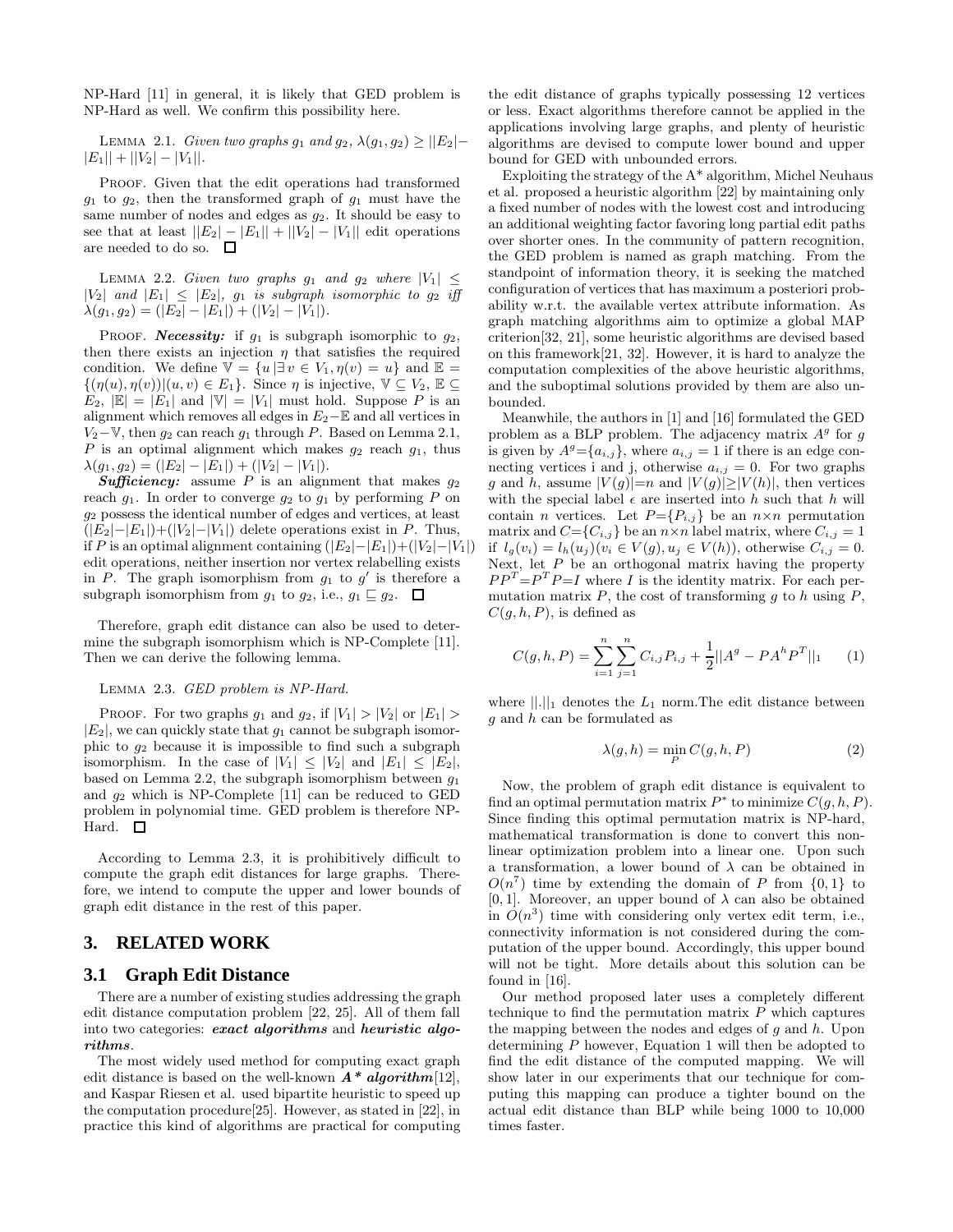# **3.2 Graph Search**

Meanwhile, there are a wealth of literature concerning the problem of graph search, and a large number of algorithms have been devised. Due to the complexity of (sub)graph isomorphism, people usually exploit the feature-based indexing approach in practical graph search systems to improve the performance. In content-based image retrieval, Petrakis et. al represent each graph as a vector of features and indexed these graphs in a multidimensional space using Rtrees[23]. Instead of casting graphs to vectors, a metric indexing scheme is proposed which organizes graphs hierarchically by means of their mutual distances[4]. All the above systems are designed to address the full graph search problem.

For subgraph search systems, almost all of them exploit path-based or graph-based indexing approach. Graph-Grep[26] is a famous representative of path-based approach. Srinivasa et al. build multiple abstract graphs[27], gIndex[34] uses the discriminative frequent structures, C-Tree[13] adopts graph closure, SAGA[28] employs pathway fragments, cIndex[9] adopts contrast subgraphs while Tree+  $\Delta$  [37] exploits frequent tree-features(Tree) and a small number of discriminative graphs $(\Delta)$ .

Because of noises that are usually present in graph databases, a common problem in graph search is: "what if there is no match or very few matches for a given query?"[35]. In this scenario, similarity search becomes an appealing and natural choice. There are also a number of systems supporting similarity search over graph databases. For example, a three-tier algorithm for full graph similarity search is introduced by Raymod et al.[24] whose similarity is based on  $max$ imum common edge subgraph; He et al. in [13] exploits approximate graph edit distance computed through heuristic neighbor biased mapping methods; the similarity measure proposed in [28] consists of three components, StructDist, NodeMismatches and NodeGaps; while Grafil[35] supports approximate subgraph search by allowing edge relaxations.

# **4. GRAPH EDIT DISTANCE EVALUATION**

In this section, we present methods to efficiently obtain the lower and upper bounds of edit distance between two graphs.

## **4.1 Graph Transformation**

The key idea of this paper is to transform a graph structure to a multiset of star structures. This transformation retains certain structural information of the original graph structure.

### *4.1.1 Star Structure*

DEFINITION 4.1. (Star Structure) A star structure s is an attributed, single-level, rooted tree which can be represented by a 3-tuple  $s=(r, L, l)$ , where r is the root vertex,  $L$  is the set of leaves and l is a labeling function. Edges exist between r and any vertex in L and no edge exists among vertices in L.

In a star structure, the root vertex is the center and vertices in L can be considered as satellites surrounding the center. For any vertex  $v_i$  in a graph  $g$ , we can generate a corresponding star structure  $s_i$  in the following way:  $s_i=(v_i, L_i, l)$ where  $L_i = \{u | (u, v_i) \in E\}$ . Accordingly, we can derive *n* star structures from a graph containing  $n$  vertices. Thus, a graph can be mapped to a multiset<sup>3</sup> of star structures. We call this

multiset the *star representation* of the graph  $q$ , denoted by  $S(q)$ .

### *4.1.2 Star Edit Distance*

Due to the particularity of star structures, edit distance between two star structures can be computed easily as shown below.

LEMMA 4.1. (Star Edit Distance) Given two star structures  $s_1$  and  $s_2$ ,

$$
\lambda(s_1, s_2) = T(r_1, r_2) + d(L_1, L_2)
$$

where

$$
T(r_1, r_2) = \begin{cases} 0 & \text{if } l(r_1) = l(r_2), \\ 1 & \text{otherwise.} \end{cases}
$$

$$
d(L_1, L_2) = ||L_1| - |L_2|| + M(L_1, L_2)
$$

$$
M(L_1, L_2) = \max\{|\Psi_{L_1}|, |\Psi_{L_2}|\} - |\Psi_{L_1} \cap \Psi_{L_2}|
$$

 $\Psi_L$  is the multiset of vertex labels in L.

PROOF. This proof is simple and we omit it here.  $\Box$ 

Based on the above lemma, the main cost for computing edit distance between two star structures is the multiset intersection operation. To speed up this operation, a total order should be defined on  $\Sigma$ . For instance, we can attach distinct integers to distinct vertex labels. After that, a multiset can be sorted in ascending order with computational complexity  $O(n \log n)$ . Note that, this sort operation can be accomplished during the preprocessing of input databases. Algorithm 1 illustrates an efficient method to compute the intersection of two multisets in which elements are sorted in ascending order. The analysis of this algorithm is quite simple, and its computational complexity is  $\Theta(n)$ .

| <b>Algorithm 1</b> M <sub>I</sub> - Multiset Intersection |  |  |  |  |
|-----------------------------------------------------------|--|--|--|--|
| <b>Input:</b> two sorted vectors A and B                  |  |  |  |  |
| <b>Output:</b> $C$ - the elements appear in both A and B  |  |  |  |  |
| 1. $i \leftarrow 0$ , $i \leftarrow 0$ ;                  |  |  |  |  |
| 2. while $i <  A $ and $j <  B $ do                       |  |  |  |  |
| 3. if $A[i] = B[j]$ then                                  |  |  |  |  |
| 4. $C \leftarrow C \cup A[i];$                            |  |  |  |  |
| 5. $i++, j++;$                                            |  |  |  |  |
| 6. else if $A[i] < B[j]$ then                             |  |  |  |  |
| 7.<br>$i++$                                               |  |  |  |  |
| 8. else if $A[i] > B[j]$ then                             |  |  |  |  |
| 9.<br>$i+1$                                               |  |  |  |  |
| end if<br>10.                                             |  |  |  |  |
| 11. end while                                             |  |  |  |  |
| 12. return $C$ ;                                          |  |  |  |  |

### **4.2 Lower Bound of Edit Distance**

Based on the star representation of graphs, a polynomial time computable distance  $L_m$  is introduced in this subsection to give a lower bound for graph edit distance.

### *4.2.1 Mapping Distance*

We first define the distance between two multisets of star structures. Subsequently, we will define the mapping distance between two graphs based on their star representations which are multisets.

DEFINITION 4.2. Given two multisets of star structures  $S_1$ and  $S_2$  with the same cardinality, and assume  $P: S_1 \rightarrow S_2$  is a

<sup>3</sup>NOT "set" here, since multiple star structures could appear.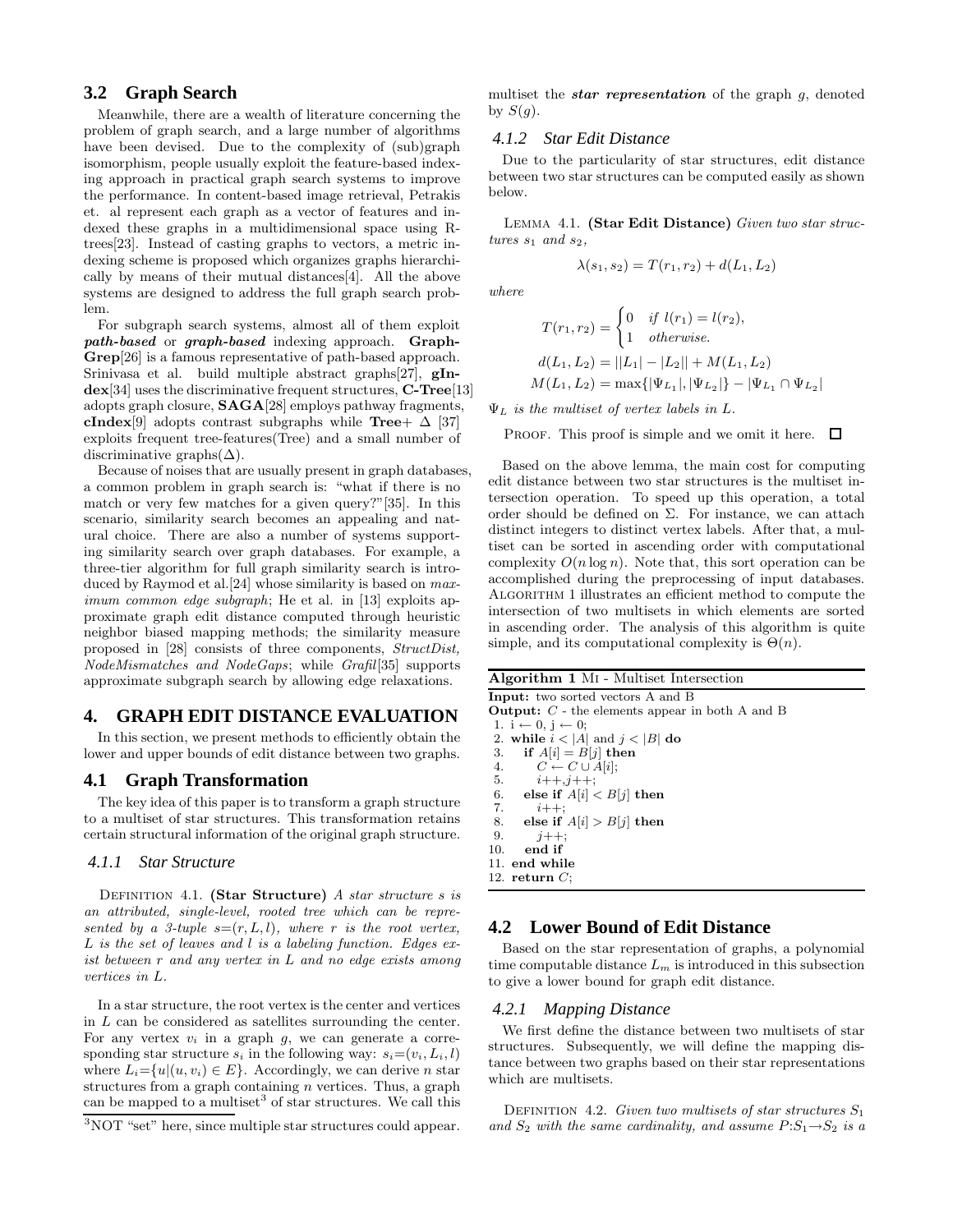

Figure 1: Computing  $\zeta(S_1, S_2)$ : A Bipartite Graph Matching Problem



Figure 2: Mapping between Nodes of Two Graphs in an Optimal Alignment

bijection. The distance  $\zeta$  between  $S_1$  and  $S_2$  is

$$
\zeta(S_1, S_2) = \min_P \sum_{s_i \in S_1} \lambda(s_i, P(s_i))
$$

The computation of  $\zeta(S_1, S_2)$  is equivalent to solving the assignment problem, which is one of the fundamental combinational optimization problems aim at finding the minimum weight matching in a weighted bipartite graph. Given two set of vertices  $V$  and  $V'$  in a weighted graph, the problem aims to find a set of edges  $E$  such that each vertex in  $V$  is linked to exactly one vertex in  $V'$  such that the sum of weight for edges in  $|E|$  is minimized. In our case, these two sets of vertices are the two multisets of star structures  $S_1$  and  $S_2$ and the weight of the edge that connects one star in  $S_1$  to another star in  $S_2$  is the edit distance between the two stars. Figure 1 shows an example to illustrate the bipartite graph matching problem that must be solved in order to compute  $\zeta(S(g_1), S(g_2))$ . Given two graph  $g_1$  and  $g_2$  on the left of the figure, their corresponding multisets of star structures are shown on the right hand side of the figure. In this case, we show the optimal matching between the stars as solid line while other edges joining the stars are shown as dotted line.

Note that in Figure 1, the two graphs have different number of nodes and hence an additional node labelled as  $\epsilon$ was added in  $S_2$ . We will now address this issue. Assume  $|V_1| - |V_2| = k \geq 0$ ,  $|S(g_1)| - |S(g_2)| = k$  must hold. In order to make them have the same number of vertices,  $k$  vertices with the label  $\epsilon$  are inserted into  $g_2$ . We call this process the normalization of  $g_2$  w.r.t.  $g_1$ . Because vertex insertion can be considered as vertex relabelling from  $\epsilon$  to  $\sigma$ , this normalization will not change the edit distance between  $g_1$  and  $g_2$ . After this normalization,  $S(g_1)$  and  $S(g_2)$  possess the same cardinality, and the mapping distance between two graphs can be defined upon the distance of their star representations.

In order to solve the bipartite graph matching problem, we first create an  $n \times n$  matrix in which each element represents the edit distance between the *i*th star in  $S(q_1)$  and the *j*th star in  $S(q_2)$ . The **Hungarian algorithm** [18] is then applied on this square matrix to obtain the minimum cost in  $O(n^3)$  time. We now formally define the *mapping distance* between two graphs.

DEFINITION 4.3. (Mapping Distance) The mapping distance  $\mu(g_1, g_2)$  between  $g_1$  and  $g_2$  is defined as:

$$
\mu(g_1, g_2) = \zeta(S(g_1), S(g_2))
$$

Intuitively, the optimal mapping for computing the mapping distance between  $S(g_1)$  and  $S(g_2)$  is trying to approximate the mapping between the nodes of  $g_1$  and  $g_2$  in an optimal alignment. Figure 2 shows the mapping between the nodes of the two graphs that are shown in Figure 1 when they are optimally aligned. In this case, the optimal mapping computed on the bipartite graph is in fact the same as the mapping in the optimal alignment. Note that since the mapping in the bipartite graph takes only each node and their neighbors into consideration, there are in fact less constraints on the output when determining the optimal mapping in the bipartite graphs compared to determining the optimal mapping between the two graphs. Because of this, it is possible to compute a lower bound of the edit distance for  $g_1$  and  $g_2$  by utilizing  $\mu(g_1, g_2)$ . We will prove this lower bound formally in the next section.

Furthermore, since the mapping computed on the bipartite graph might not be the same as the mapping computed for the optimal alignment between  $g_1$  and  $g_2$ , the number of edit operations that convert  $g_1$  into  $g_2$  based on the bipartite graph mapping<sup>4</sup> will either be the same or higher than the actual edit distance between the two graphs. Later on in this paper, we will utilize this observation to compute an upper bound on the edit distance between two graphs.

### *4.2.2 Lower Bound of Graph Edit Distance*

LEMMA 4.2. Let  $g_1$  and  $g_2$  be two graphs, then the mapping distance  $\mu(g_1, g_2)$  between  $g_1$  and  $g_2$  satisfies the following:

$$
\mu(g_1, g_2) \le \max\{4, [\max\{\delta(g_1), \delta(g_2)]\} + 1]\} \cdot \lambda(g_1, g_2)
$$

PROOF. Let  $P=(p_1, p_2, \ldots, p_k)$  be an alignment transforming  $g_1$  to  $g_2$ . Accordingly, there is a sequence of graphs  $g_1=h_0\rightarrow h_1\rightarrow\ldots\rightarrow h_k=g_2$ , where  $h_{i-1}\rightarrow h_i$  indicates that  $h_i$  is the derived graph by performing  $p_i$  over  $h_{i-1}$  for  $1 \leq i \leq k$ . Assume there are  $k_1$  edge insertion/deletion operations,  $k_2$  vertex insertion/deletion operations and  $k_3$  vertex relabellings in P, then  $k_1+k_2+k_3=k$ . Next, we will analyze each kind of edit operations in detail.

1. Edge Insertion/Deletion: while an edge is inserted between two vertices  $v_i$  and  $v_j$  in the graph  $h_m$ , only two star structures rooted by  $v_i$  and  $v_j$  are affected. For the star rooted by  $v_i$ , a new vertex  $v_j$  and a new edge  $(v_i, v_j)$  are newly inserted into this star structure after the edge insertion, as illustrated in Figure 3. Likewise,

<sup>4</sup>This can be computed using Equation 1 in Section 3.1.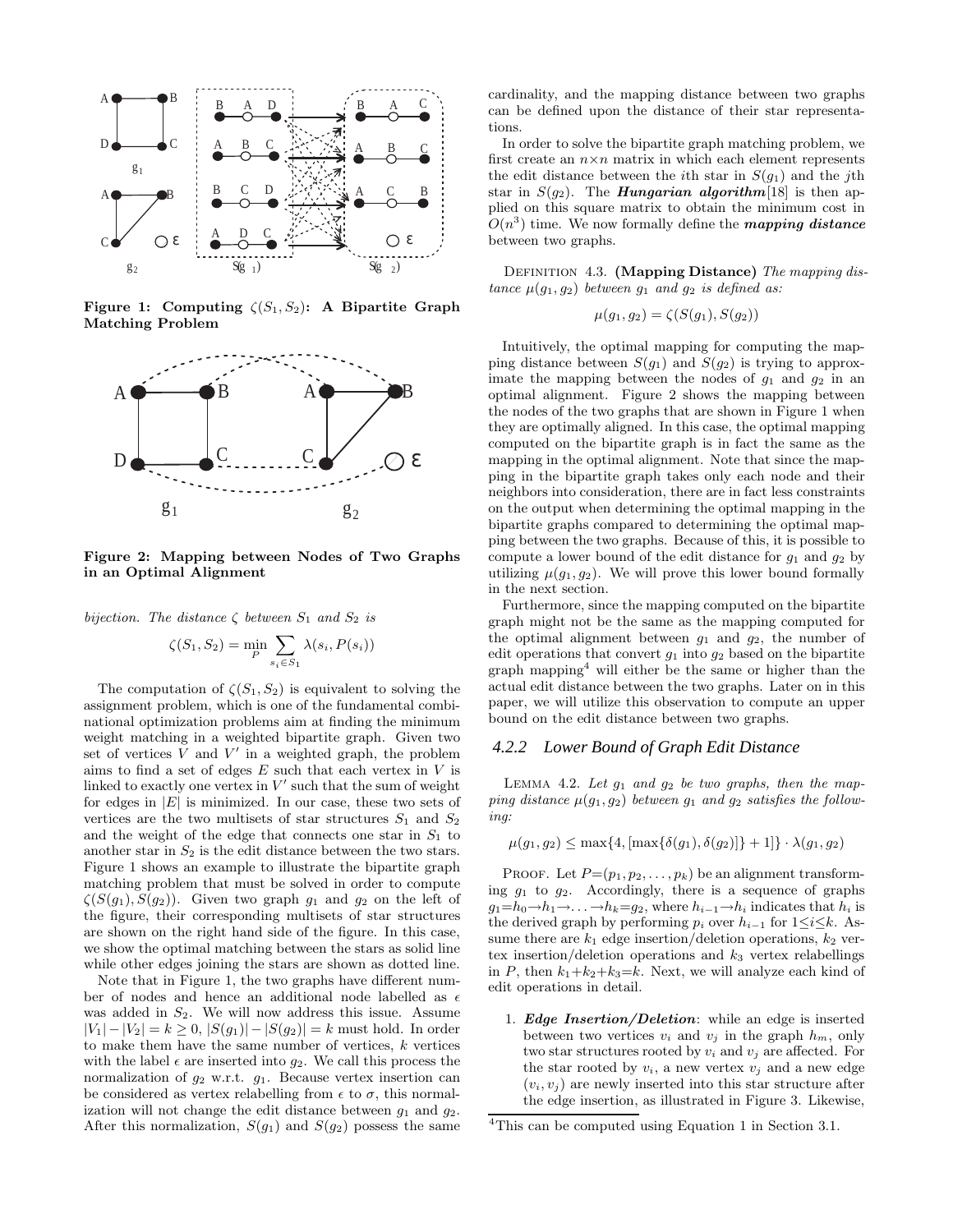the same effect is incurred by the star structure rooted at  $v_j$ . Thus, we can know that  $\mu(h_m, h_{m+1}) \leq 2 \times$  $2 = 4$ . Likewise, one edge deletion has the same affect. Therefore, in the case of performing one edit operation of inserting or deleting an edge on  $h_m$ ,  $\mu(h_m, h_{m+1}) \leq$ 4.



Figure 3: Star changes incurred by edge insertion

- 2. Vertex Insertion/Deletion: In the case of vertex insertion, since the newly inserted vertex  $v_0$  has no edge attached, it is equivalent to changing a vertex's label from  $\epsilon$  to  $\sigma$ . Thus, in the case of inserting one vertex,  $\mu(h_m, h_{m+1}) = 1$ . The same result can be induced in case of deleting one vertex due to the complementary.
- 3. Vertex Relabeling: Assume a vertex  $v_0$ 's label is changed from  $\sigma_1$  to  $\sigma_2$ . Obviously, the star rooted by  $v_0$  and  $deg(v_0)$  stars which possess  $v_0$  as their leaves are affected by this relabelling. For each such star, only the label of  $v_0$  is changed. Therefore, for one vertex relabelling operation,  $\mu(h_m, h_{m+1}) \leq 1 \times (deg(v_0) + 1)$ .

Above all, we will get the following inequality

$$
\mu(g_1, g_2) \le 4 \cdot k_1 + 1 \cdot k_2 + (\max{\delta(g_1), \delta(g_2)} + 1) \cdot k_3
$$
  
\n
$$
\le \max\{4, [\max{\delta(g_1), \delta(g_2)} + 1]\} \cdot (k_1 + k_2 + k_3)
$$
  
\n
$$
\le \max\{4, [\max{\delta(g_1), \delta(g_2)} + 1]\} \cdot \lambda(g_1, g_2)
$$

This completes the proof.  $\Box$ 

Based on Lemma 4.2,  $\mu$  provides a lower bound  $L_m$  of  $\lambda$ , i.e.,

$$
\lambda(g_1, g_2) \ge L_m(g_1, g_2) = \frac{\mu(g_1, g_2)}{\max\{4, [\max\{\delta(g_1), \delta(g_2)\} + 1]\}}
$$

Before applying Hungarian algorithm, an  $n \times n$  matrix must be constructed and the computational complexity for computing edit distances among star structures is  $\Theta(n)$ , thus the cost of this construction is  $\Theta(n^3)$ . Since the computational complexity of Hungarian algorithm is  $O(n^3)$ , both  $\mu$  and  $L_m$ therefore can be computed in  $\Theta(n^3)$  time.

### **4.3 Upper Bound of Edit Distance**

In previous subsection,  $L_m$  is devised as a lower bound for the graph edit distance  $\lambda$ . Next, we will introduce two algorithms to compute upper bounds for  $\lambda$  in this section.

The first upper bound comes naturally during the computation of  $\mu$  introduced in Section 4.2.1. As mentioned, since the optimal mapping that is computed for the bipartite graph in Section 4.2.1 is done by considering only each vertex and it's neighbors, there is in fact less constraints compared to when computing the edit distance between their corresponding graphs. Assuming that the output from the Hungarian algorithm in Section 4.2.1 leads to a mapping  $\bar{P}$  from  $V(g)$ to  $V(h)$ , we can simply use Equation 1 from Section 3.1 to compute  $C(g, h, \overline{P})$ , denoted as  $\tau(g, h)$ . Apparently, since the mapping might not be optimal  $\tau(g, h) \geq \lambda(g, h)$ , the actual edit distance between g and h. Because  $C(g, h, P)$  can be solved in  $\Theta(n^2)$  time,  $\tau(g,h)$  is therefore an upper bound of  $\lambda(g,h)$  that can be computed in  $\Theta(n^3)$  time.

While  $\tau(q, h)$  gives an initial upper bound on the edit distance, it is possible to perform an iterative refinement approach on the bipartite graph mapping in order to improve the approximate upper bound. The main idea is that given any two nodes  $u_1$  and  $u_2$  in g and their corresponding mapping  $f(u_1)$  and  $f(u_2)$  in h (assuming f is the mapping function corresponding to  $\bar{P}$ ), we swap  $f(u_1)$  and  $f(u_2)$ if this reduces the edit distance. As such, for any pair of  $(u_1, u_2) \in V(g)$ , a new mapping function  $f'$  can be defined as following:

$$
f'(u) = \begin{cases} f(u) & \text{if } u \neq u_1 \text{ and } u \neq u_2 \\ f(u_2) & \text{if } u = u_1 \\ f(u_1) & \text{if } u = u_2 \end{cases}
$$

Let  $P'$  denote the permutation matrix corresponding to  $f'$ . Because there are  $C_n^2$  pairs of vertices in  $V(g)$ , for a mapping function f there will be  $C_n^2$  newly generated permutation matrices. For each P' we can obtain a new value  $C(g, h, P')$ . Assume  $P_0$  is the permutation matrix which results in the minimum value of  $C(g, h, P')$ , i.e.,

$$
P_0 = \arg\min_{P'} C(g, h, P')
$$

If  $C(g, h, P_0) < C(g, h, \overline{P})$ , then we get a closer upper bound of  $\lambda(g, h)$ . After that, we assign P to be  $P_0$  and continue performing the refinement on  $\bar{P}$  until  $C(q, h, P_0) \geq C(q, h, \bar{P})$ . ALGORITHM 2 illustrates this iterative refinement approach in detail.

| Algorithm 2 REFINE $(g,h,P)$                          |  |  |  |  |
|-------------------------------------------------------|--|--|--|--|
| <b>Input:</b> two graph structures q and $h$          |  |  |  |  |
| <b>Input:</b> a permutation matrix P of q and h       |  |  |  |  |
| <b>Output:</b> refined suboptimal distance of q and h |  |  |  |  |
| 1. $dist \leftarrow C(q, h, P)$ :                     |  |  |  |  |
| 2. $min \leftarrow dist$                              |  |  |  |  |
| 3. for any pair $(u_i, u_j) \in V(g)$ do              |  |  |  |  |
| 4. get P' based on $u_i$ and $u_j$ ;                  |  |  |  |  |
| 5. if $min > C(q, h, P')$ then                        |  |  |  |  |
| 6. $min \leftarrow C(q, h, P')$ ;                     |  |  |  |  |
| 7. $P_{min} \leftarrow P'$ :                          |  |  |  |  |
| end if<br>8.                                          |  |  |  |  |
| $9.$ end for                                          |  |  |  |  |
| 10. if $min < dist$ then                              |  |  |  |  |
| $min \leftarrow$ REFINE $(q, h, P_{min})$<br>11.      |  |  |  |  |
| $12.$ end if                                          |  |  |  |  |
| 13. return $min$ ;                                    |  |  |  |  |

Because the optimization problem shown in Equation (2) is not a linear optimization problem, REFINE will only find a local optimal solution.  $\rho$  is therefore also an upper bound of  $\lambda$  as well as  $\tau$ . The relationships between  $L_m$ ,  $\tau$ ,  $\rho$  and  $\lambda$ can thus be represented by the inequality  $L_m \leq \lambda \leq \rho \leq \tau$ . In addition, because  $\rho$  is always no less than  $\lambda$ , REFINE is guaranteed to terminate. Because Refine is an iterative algorithm, its computational complexity is difficult to analyze. However, the value of  $\tau$  will not exceed the total number of vertices and edges residing in these two graphs, i.e.,  $\tau \leq 2 \times (n + 0.5n^2) = 2n + n^2$  where *n* is the vertex number in involved graphs. Refine is therefore guaranteed to be terminated in  $2n + n^2$  steps. Moreover, the cost for each step is  $C_n^2 \times n^2$ , as such the computational complexity REFINE is at most  $O(n^6)$ . Note that, the above run time complexity of  $\rho$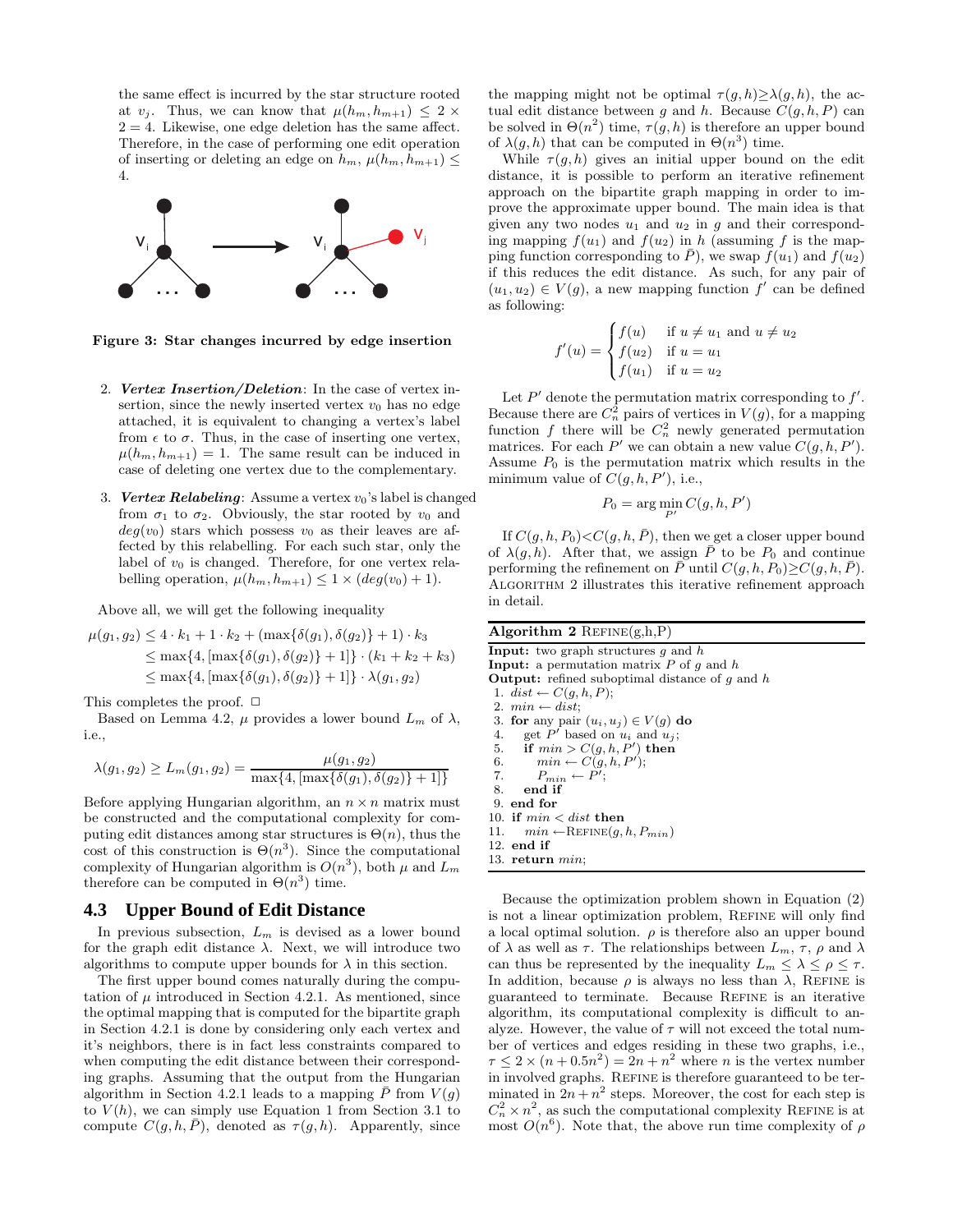is a theoretical extreme case. In practise, it performs better and will converge after small number of iterations.

# **5. APPLICATIONS IN GRAPH SEARCH**

Next, we will look at how the bounds developed in previous section can be utilized to perform various types of graph searching. As described in Section 2, graph edit distance can be used to measure structural similarity and also determine subgraph isomorphism. All three kinds of graph search listed in Section 1 can therefore be done using graph edit distance as a similarity measure. However, the problem of GED computation is NP-Hard, and the exact computation is very expensive. In this case, we exploit the upper and lower bounds of edit distance to improve the search performance by filtering out graphs that definitely will not be in the answer set and thus avoid the expensive graph edit distance computation.

# **5.1 Approximate Full Graph Search**

Because of the existence of noise in graph databases, graph search with approximation is more preferable. To the best of our knowledge, while there are studies dealing with similarity search over graph databases using specific similarity measures, no algorithm has been proposed in which graph edit distance is used as the similarity measure. Here, we will use the three bounds of  $\lambda$  that we have developed earlier to develop an effective algorithm APPFULL for performing approximate full graph over graph databases using graph edit distance as the similarity measure.

As shown in ALGORITHM 3, a multi-level composition strategy based on  $L_m$ ,  $\tau$  and  $\rho$  is adopted in APPFULL. Given a query graph q and the edit distance threshold  $\omega$ , for each graph g in graph database  $\mathcal{D}, L_m(g, q)$  is first used to filter g if  $L_m$  is greater than  $\omega$  (lines 2-4), because  $\lambda > \omega$  must hold in the case of  $L_m > \omega$ . Subsequently, if  $\tau(g,q) \leq \omega$ , we know that the edit distance between  $g$  and  $q$  must be no greater than  $\omega$ , and q can therefore be reported as a result (lines 5-8). If g passes the above two tests, then  $\rho$  is exploited further. Like in the case of  $\tau$ , if  $\rho(g,q) \leq \omega$ ,  $\lambda(g,q)$  must be no greater than  $\omega$  and q can be output as a result (lines 9-12). Finally, if q passes all the above three tests, then  $\lambda(q,q)$  must be computed(lines 13-15). The order of the above three tests is quite significant because the costs of their computation are different. Among three of them, the computation of  $L_m$  is the most efficient, while the computation of  $\rho$  is the most expensive. Therefore, if  $q$  does not pass an earlier test, the rest of the expensive tests are avoided. This arrangement of tests therefore makes AppFull more efficient. In addition, from AppFull, we can see that, the expensive computation of  $\lambda$  is only conducted for graphs that pass all the three tests and a large number of  $\lambda$  computation are therefore avoided. The performance of APPFULL will be evaluated in the experimental study section.

### **5.2 Approximate Subgraph Search**

We next look at the approximate subgraph search problem[13, 37, 35, 9]. Note that, in the condition of subgraph matching, edit operations are a litter different. According to Lemma 2.2, if  $q_1$  is subgraph isomorphic to  $q_2$ , no vertex relabelling will exists in the optimal alignment that make  $g_2$ reach g1. When vertex relabelling is not allowed, the edit distance between two star structures is therefore redefined (recall from Lemma 4.1) as follows:

$$
\lambda'(s_1, s_2) = T'(s_1, s_2) + d(L_1, L_2)
$$

#### Algorithm 3 APPFULL - Approximate Full Graph Search

**Input:** A query graph  $q$  and a graph database  $\mathcal{D}$ **Input:** Distance threshold  $\omega$ **Output:** All graphs g in  $\mathcal{D}$  s.t.  $\lambda(g,q) \leq \omega$ 1. for each graph  $g \in \mathcal{D}$  do 2. if  $L_m(g,q) > \omega$  then<br>3. continue; 3. continue; 4. end if 5. if  $\tau(g,q) \leq \omega$  then<br>6. report q as a resu 6. report  $g$  as a result;<br>7. **continue:** 7. continue; 8. end if  $9$  if  $q(a)$ if  $\rho(g,q)\leq \omega$  then 10. report  $q$  as a result; 11. continue; 12. end if 13. if  $\lambda(q,q) \leq \omega$  then 14. report  $g$  as a result; 15. end if 16. end for

where

$$
T'(s_1, s_2) = \begin{cases} 2 + |L_1| + |L_2| & \text{if } l(r_1) \neq l(r_2), \\ 0 & \text{otherwise.} \end{cases}
$$

Accordingly, without vertex relabelling in the edit operations, we can induce the following lemma from the analysis illustrated in Lemma 4.2:

LEMMA 5.1. Let  $g_1$  and  $g_2$  be two graphs, if no vertex relabelling is allowed in the edit operations,  $\mu'(g_1, g_2) \leq 4$ .  $\lambda'(g_1, g_2)$ , where  $\mu'$  and  $\lambda'$  are mapping and edit distances in the case of no vertex relabelling.

PROOF. This proof can be easily obtain by considering only the first two cases shown in the proof of Lemma 4.2.  $\Box$ 

Therefore, in the condition of no vertex relabelling, a lower bound  $L'_m$  of  $\lambda'$  can therefore be introduced,  $\lambda' \geq L'_m = \frac{\mu'}{4}$  $\frac{1}{4}$ .

In [35], Yan et al. introduced Grafil for performing approximate subgraph search by allowing edge relaxations(no vertex relabelling). Assuming that  $g_3$  is the maximal common subgraph between a query graph  $g_1$  and a data graph  $g_2$ , the number of edge relaxations in Grafil is defined as  $|E_1|$ − $|E_3|$ . Note that, the definition of edge relaxation implicitly implies that no vertex relabelling is allowed. This similarity measure, however, does not take the vertex mismatches into account. For example in Figure 4, graph b) is visually more similar to c) compared to a). However both graphs a) and b) have the same edge relaxation of 3 to c). When edit distance is applied instead, b) is more similar to c) with an edit distance of 3 compared to a) which is an edit distance of 5 away from c) fitting what can be perceived visually. We therefore introduce the following similarity measure based on the graph edit distance to overcome this weakness of edge relaxation.

DEFINITION 5.1. A graph  $g_1$  is said to be  $\theta$ -subgraph iso**morphic** to  $g_2$  if there exists a graph  $g_3$  s.t.  $g_3 \square g_2$  and  $\lambda'(g_1, g_3) \leq \theta$ .

Thus, in Figure 4, a) is a 6-subgraph of c), while b) is a 4-subgraph of c). Given a query  $g_1$  and a graph database  $D$ , the problem of  $\theta$ -subgraph search is to find out all graphs  $g_2$  in D of which  $g_1$  is a  $\theta$ -subgraph.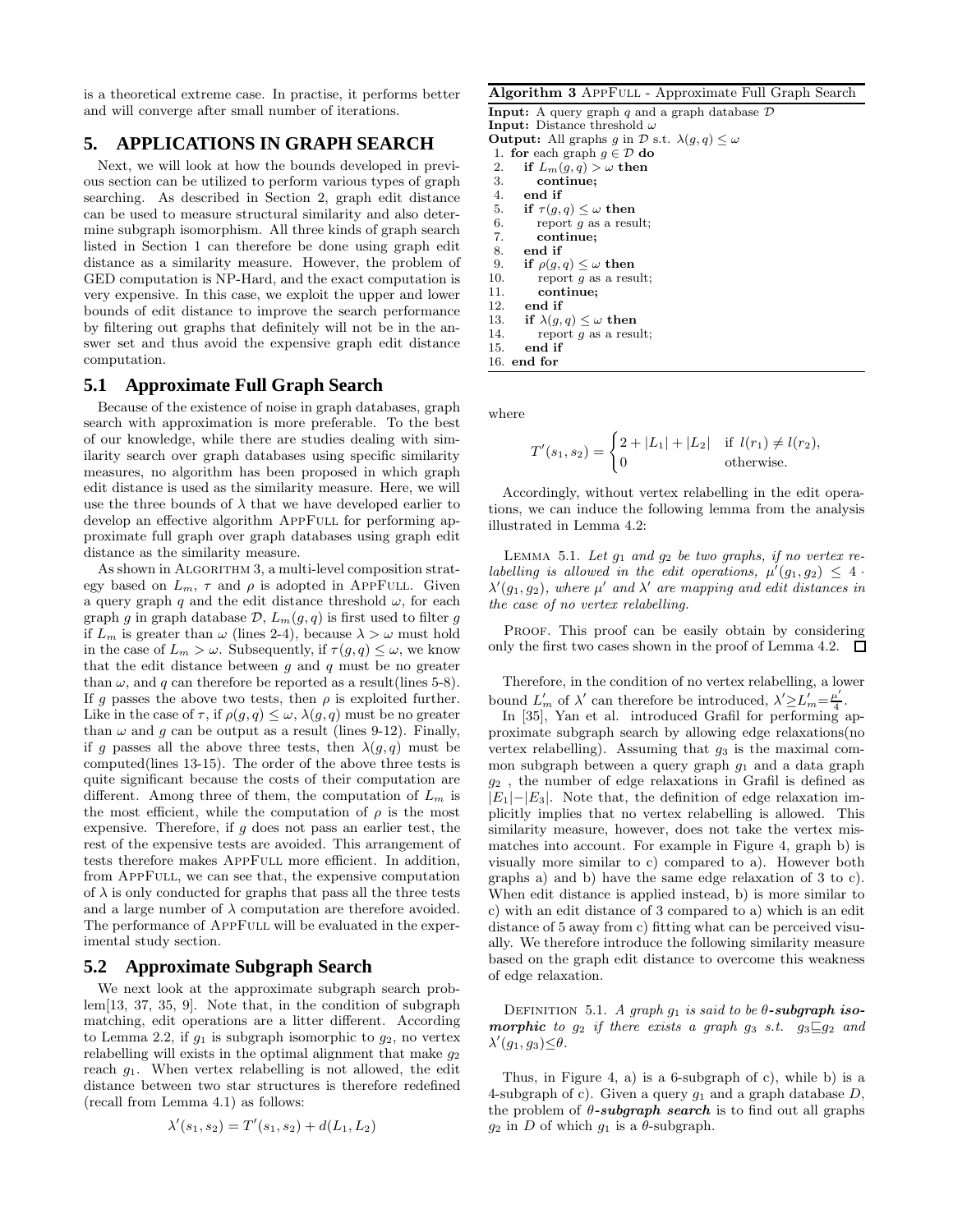

Figure 5: Comparison with Exact



Figure 4: Difference between edit distance and edge relaxations: Both graphs, a) and b) have edge relaxations of 3 to c). However, the edit distance between a) and c) is 5 while the edit distance between b) and c) is 3.

Furthermore, assuming  $\mathcal{L} = |E_2| - |E_1| + |V_2| - |V_1|$ , then

$$
\lambda'(g_1, g_2) \le \lambda'(g_1, g_3) + \lambda'(g_3, g_2)
$$
  
=  $|E_2| - |E_3| + |V_2| - |V_3| + \lambda'(g_1, g_3)$   
=  $|E_2| - |E_1| + |V_2| - |V_1| + 2\lambda'(g_1, g_3)$   
=  $\mathcal{L} + 2\lambda'(g_1, g_3)$ 

Thus, if  $g_1$  is a  $\theta$ -subgraph of  $g_2$ ,  $\lambda'(g_1, g_2) \leq \mathcal{L} + 2\theta$  must hold. Accordingly, we devise a filtering algorithm APPSUB to perform  $\theta$ -subgraph search, in which  $L'_m$  is used as a filter: if  $L'_m(g_1, g_2) > \mathcal{L} + 2\theta$ ,  $g_2$  can be safely filtered.

LEMMA 5.2. If  $g_1$  is subgraph isomorphic to  $g_2$  within n edge relaxations,  $g_1$  must be a  $2n$ -subgraph of  $g_2$ .

#### PROOF. We will prove by induction.

Let  $g_3$  be the maximal common subgraph of  $g_1$  and  $g_2$ , we will show that if  $|V_1| - |V_3| = k$ , at least k edges in  $E_1 - E_3$ are needed to ensure that  $g_1$  connected. If  $|V_1| - |V_3| = 1$ , apparently one such edge is needed to do so. Assume the above statement is true when  $k = i-1$ . In the case of  $k = i$ , at least one edge is needed to make the newly introduced vertex connects to the other vertices. As such,  $k$  edges are therefore needed in the case of  $k = i$ . Assume  $|V_1| - |V_3| = n + 1$ , then at least  $n + 1$  edges exist in  $E_1 - E_3$ . However,  $g_1$  is a subgraph of  $g_2$  within n edge relaxations,  $|E_1| - |E_3| \leq n$ holds. Thus,  $|V_1| - |V_3| \leq n$  and  $\lambda'(g_1, g_3) \leq 2n$ .  $g_1$  is therefore 2n-subgraph isomorphic to  $q_2$ .  $\Box$ 

According to the above lemma, for the same query  $q$  and graph database  $D$ , the result set returned by performing  $2n$ subgraph search is a superset of the result set returned by performing Grafil within  $n$  edge relaxations. Later on in the experiment, we will show that using  $2n$ -subgraph search will in fact return much fewer candidates for exact edge relaxation computation compare to the greedy filter approach that is adopted by Grafil.

To the best of our knowledge, almost all existing algorithms of subgraph search adopted the feature-based indexing framework which requires the search for features which can involve expensive data mining processes. AppSub that is introduced here do not need index and can filter graphs without performing pairwise subgraph isomorphism determination. In addition, APPSUB inherently supports both two kinds of subgraph search, i.e., traditional subgraph search[37] and containment search[9]. In comparison to traditional subgraph search that retrieves all the graphs containing the query q, containment search returns all the graphs contained by q. However, for existing subgraph search systems, two distinct index structures must be maintained to support these two kinds of subgraph search[9]. The performance of App-Sub is investigated in Section 6.

## **6. EXPERIMENTAL STUDY**

In this section, we present our experimental study on both real and synthetic datasets. We first compared three methods for obtaining lower and upper bounds of  $\lambda$  with the exact graph edit distance computation algorithm. After that, experiments were conducted to evaluate the scalability of these methods in terms of the number of graphs and the size of graphs. Finally, a variety of experiments were also conducted to examine the performance of the two graph search algorithms which apply these bounds, i.e., APPFULL and APP-Sub.

| Parameter | Description                      |
|-----------|----------------------------------|
|           | the number of graphs produced    |
|           | average graph size               |
|           | the number of vertex labels used |

#### Table 2: Parameters of Synthetic Data Generator

In our study, all experiments were performed on a 2.40GHz Inter(R) Pentinum(R) PC with 512MB of main memory, running Debian Linux. All programs were implemented in C++ using the GNU  $g++$  compiler with  $-O2$  optimization. Two kinds of datasets were used through our experimental study: one real dataset and a series of synthetic datasets.

Real dataset. The real dataset used here is the AIDS antivirus screen compound dataset from the Developmental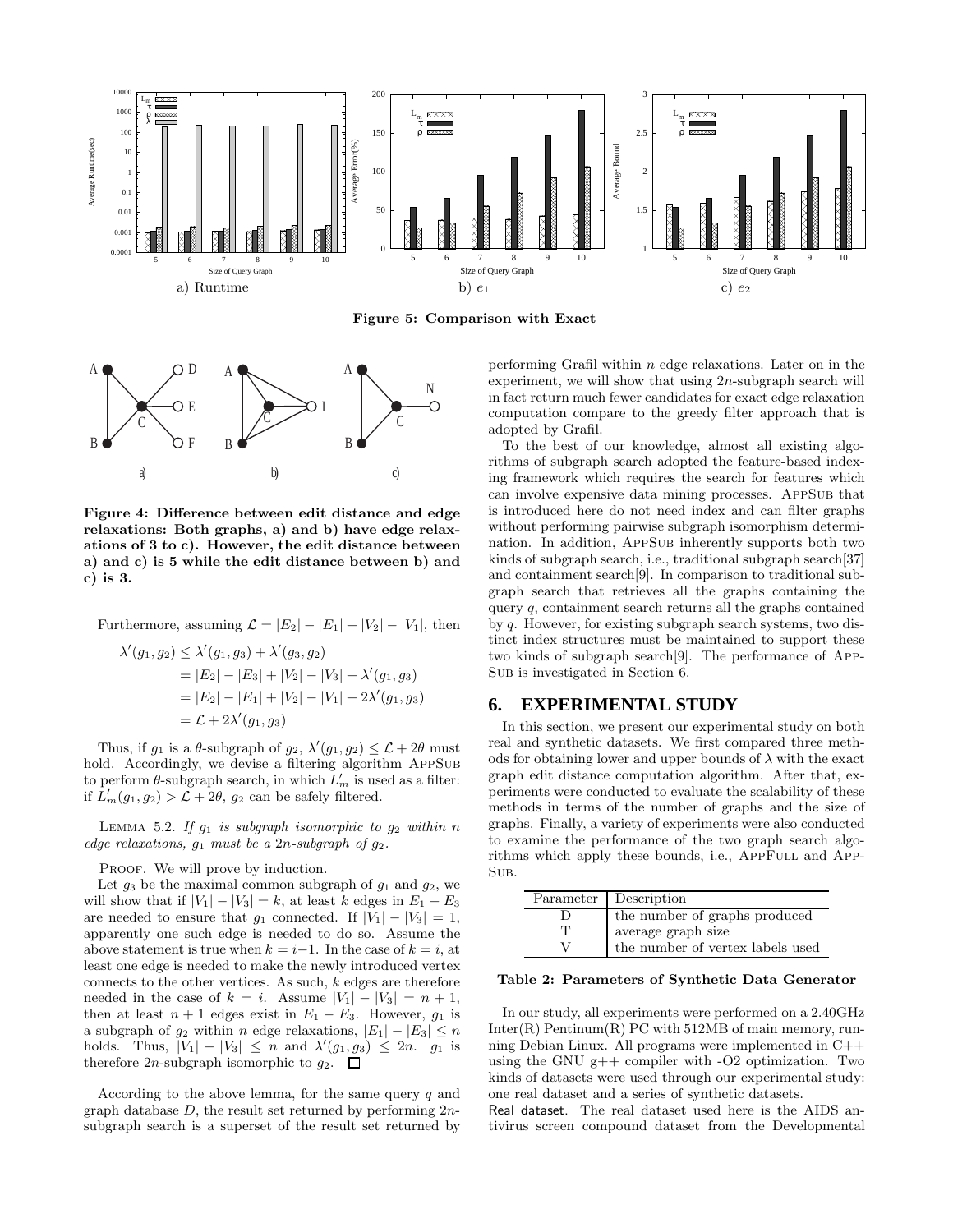Theroapeutics Program in NCI/NIH which is available publicly<sup>5</sup>. It has been widely used in a large number of existing studies[35, 9, 37], and contains 42,687 chemical compounds, among which 422 of them belong to CA, 1081 are of CM and the remaining are in class CI.

Synthetic datasets. Synthetic datasets were produced by a graph data generator kindly provided by Kuramochi and Karypis. This generator allows the user to specify various parameters, and only three of them related to our experiments are shown in Table 2. For other parameters, we used the default values provided by this generator. For more details about this generator please refer to [19].

# **6.1 Comparison with the Exact Algorithm and BLP**

We first conduct experiments to compare the runtime four algorithms for computing  $L_m$ ,  $\tau$ ,  $\rho$  and  $\lambda$ . Here,  $\lambda$  is provided by an exact graph edit distance computation algorithm Ex-ACT based on the well-known  $A^*$  algorithm.

As stated in [22], EXACT is only able to compute the edit distances of graphs typically containing 12 vertices at most in practice. Accordingly, 1000 graphs were produced by the synthetic generator by setting  $D=1k$ ,  $T=10$  and  $V=4$ . From these 1000 graphs, ten graphs each of which contains 10 vertices were randomly selected to form the graph database D. Meanwhile, six query groups were constructed each of which contains 10 graphs. All graphs in the same query group have the same number of vertices, and the number of vertices residing in each graph among different groups varies from 5 to 10.

Figure 5 a) depicts the average runtime for calculating four different distances between a query graph and the graph database  $D$ . The  $X$ -axis shows the number of vertices contained in the query graph, and the  $Y$ -axis shows the corresponding average runtime in log scale. From this figure we can observe that the computation of  $\lambda$  is much more expensive than that of the other three distances, and the other three algorithms are more than 10,000 times faster than Ex-ACT.

Next, we look at the tightness of  $L_m$ ,  $\tau$  and  $\rho$  with respect to  $\lambda$ . In order to measure the tightness, two measures were introduced. The first one is  $e_1$  defined as  $\frac{|d-\lambda|}{\lambda} \times 100\%$  with d being  $L_m$ ,  $\tau$  or  $\rho$ . However, this measure has a problem that the range of  $e_1$  over  $L_m$  is [0,1] while the range of  $e_1$  over  $\tau$ and  $\rho$  is [0,+ $\infty$ ]. Thus, we introduced the second measure  $e_2$  which is defined as  $max\{\frac{d}{\lambda},\frac{\lambda}{d}\}.$  The measure  $e_2$  is more well known as the approximation ratios for approximation algorithms. Figure 5 b) and c) depict the data of  $e_1$  and  $e_2$ respectively. From these figures, we can see that  $\rho$  is always a tighter approximation of  $\lambda$  than  $\tau$  which is consistent with our theoretical analysis.

We also compare out methods with the bounds provided by the BLP algorithm. We randomly choose 1k graphs from AIDS dataset as model graphs, and choose 10 graphs with the same number of vertices to form a query group. As shown in Figure 6, although the lower bound L-BLP provided by BLP is tighter than  $L_m$ ,  $L_m$  is must faster than L-BLP by about 1000 to 10,000 times. Meanwhile, the upper bound  $\rho$  is much tighter than the upper bound, U-BLP provided by BLP, although it computation is 2-4 times slower than U-BLP. In conclusion, we can see that our method provide a pair of upper and lower bounds that is tighter than those provided by BLP and at a cost that is much lower.

# **6.2 Scalability Study**

We then conducted experiments to evaluate the scalability of three bounding algorithms in terms of the number of graphs and the size of graphs.

### *6.2.1 Scalability over Synthetic Dataset*

On the one hand, we conducted experiments to evaluate their scalability over synthetic datasets. First, the scalability in terms of the number of graphs were examined. By setting  $T=80, V=50$  and varying D from 100 to 1000, a series of synthetic datasets were produced as graph databases. And then, 10 query graphs were generated by setting  $D=10$  to compose a query group. Figure 7 a) shows the average runtime for computing  $L_m$ ,  $\tau$  and  $\rho$  over graph databases with different cardinalities. Based on this figure, we can observe that all three bounding algorithms show good scalability in terms of the number of graphs. Second, experiments were conducted to evaluate their scalability in terms of the size of graphs. By setting  $D=10$ ,  $V=50$  and varying T from 50 to 100 in steps of 10, six query groups were produced each of which contains 10 graphs. At the same time, a synthetic dataset containing 1000 graphs were generated as the graph database. Figure 7 b) illustrates the total runtime for calculating different distances between the query group and the graph database. From Figure 7 b) we can see that these three algorithms also have good scalability in terms of the size of graphs.

### *6.2.2 Scalability over AIDS Dataset*

On the other hand, we also examined their scalability over the real dataset. First, 10 graphs were randomly selected from the AIDS dataset as query graphs, and a series of graph databases were generated by randomly choosing specific number of graphs from the AIDS dataset. Figure 8 a) illustrates the average runtime for computing different distances for a query graph in different graph databases. As shown in Figure 8, all these three algorithms scale linearly in terms of the number of graphs over AIDS dataset. After that, by varying the size of query graphs, experiments were conducted to evaluate the scalability in terms of the size of graphs. In this case, 1000 graphs were randomly selected from AIDS dataset as the graph database. For each query group, it contains 10 graphs containing the same number of vertices, which were also randomly selected from the AIDS dataset. Figure 8 b) depicts the average runtime from which we can observe that these bounding algorithms also scale linearly in terms of the size of graphs over real dataset.

Consequently, all three bounding algorithms have good scalability in terms of the number of graphs and the size of graphs over both synthetic and real datasets.

### **6.3 Graph Search Performance**

Having examined the scalability of bounding algorithm, we then investigate the performance of two graph search algorithms applying these bounds.

### *6.3.1 Approximate Full Graph Search Performance*

Applying  $L_m$ ,  $\tau$  and  $\rho$ , APPFULL shown in ALGORITHM 3 is introduced to perform approximate full graph search over graph databases. In this subsection, we investigate its performance in terms of the number of expensive  $\lambda$  computations. In order to compare the effectiveness of different bounds, we implemented two variants of APPFULL by exploiting different bounds. For instance, the legend  $'L_m$ " denotes a vari-

<sup>5</sup>http://dtp.nci.nih.gov/docs/aids/aids data.html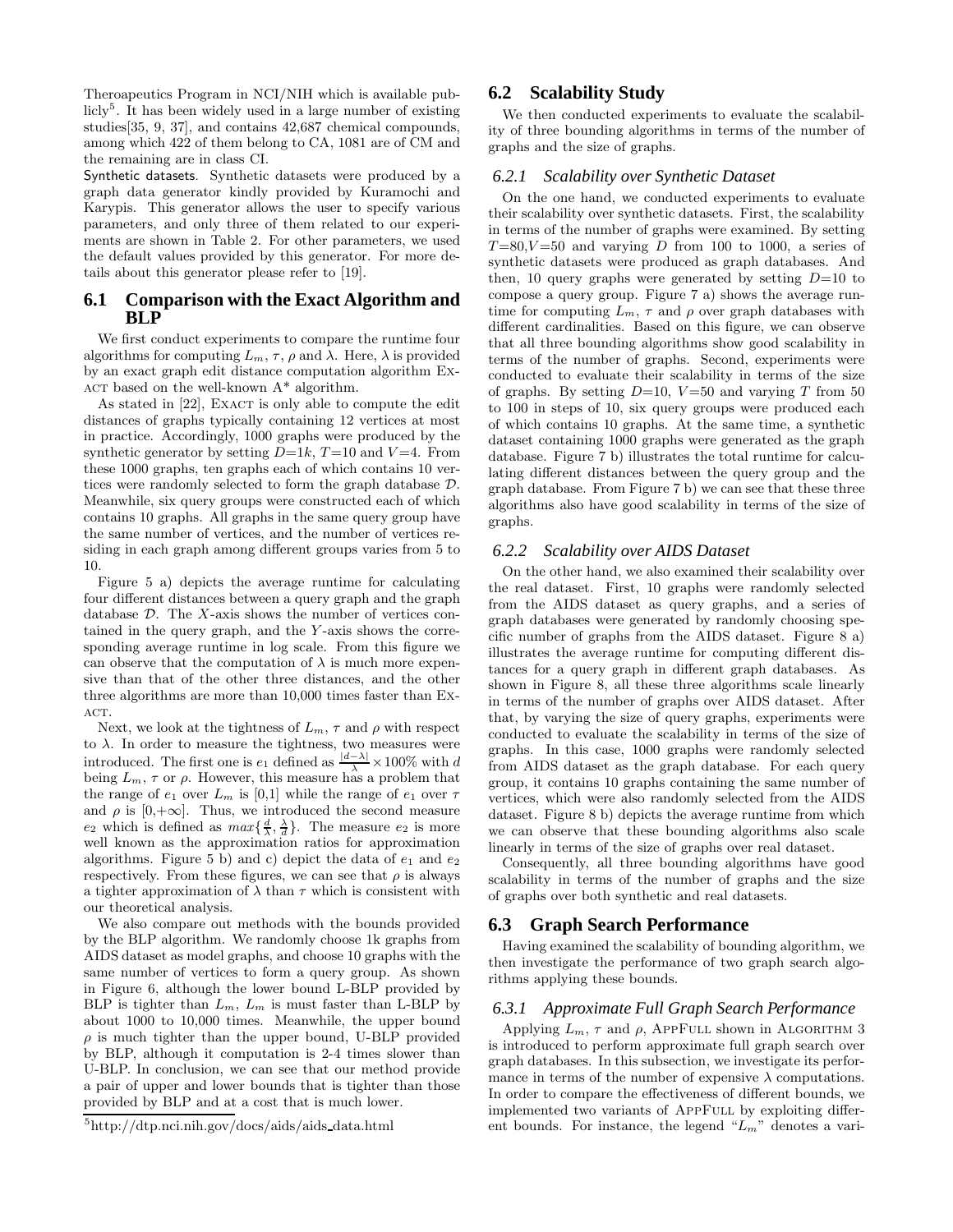

Figure 6: Comparison with BLP

Figure 7: Sca. over SYNTH

Figure 8: Sca. over AIDS

ant of APPFULL using only  $L_m$  without  $\tau$  and  $\rho$ , the legend " $L_m+\tau$ " denotes a variant of APPFULL using  $L_m$  and  $\tau$  but without  $\rho$ . The results are depicted in Figure 9, the Xaxis shows the distance thresholds used in the search, and the Y-axis shows the average number of expensive  $\lambda$  computations incurred in different algorithms. Apparently, it is always preferable to filter as many graphs as possible before performing the expensive  $\lambda$  computation.

For the experiments conducted on the real dataset, 10 and 1000 graphs were randomly selected from AIDS dataset to form query graphs and the graph database respectively. While for synthetic datasets, the query graphs and the graph database were produced by the synthetic generator using parameters  $D=10$  and  $D=1000$  respectively. From Figure 9 we can see that AppFull outperformed the other two variants, i.e., the application of upper bounds make APPFULL effective. In addition, APPFULL also outperformed " $L_m+\tau$ ", i.e., the introduction of  $\rho$  makes APPFULL more effective. For example, running on the AIDS dataset with distance threshold 50, about 970 and 432  $\lambda$  computations were needed in " $L_m$ " and " $L_m+\tau$ " respectively, while in APPFULL only 330"  $\lambda$  computations were needed. In addition, the runtime of AppFull is negligible in comparison with the expensive accurate edit distance computation. Without computing  $\lambda$ , AppFull takes less than 1 second per query on both real and synthetic graph databases.

### *6.3.2 Approximate Subgraph Search Performance*

We next compare the performance of APPSuB to Grafil<sup>[35]</sup>. Since the computation of exact edge relaxation requires identifying the maximal common subgraph, an NP-Hard problem. Grafil adopts an approximation method that first general a set of candidate graphs that satisfy the similarity search threshold before performing exact edge relaxation computation on these candidate graphs. We will compare to this

approximation method in terms of the number of candidate graphs that will be generated for exact edge relaxation computation<sup>6</sup>. We exploited the same experimental settings used in [35] with the exact dataset and queries provided by the authors. Two query group  $Q_{16}$  and  $Q_{20}$  are used in the test. Here, a query group  $Q_m$  denote a set of query graphs that have m edges. Note that, we approximated the experimental data of Grafil from Figure 13 and Figure 14 shown in [35] directly.

Figure 10 depicts the performance comparison between AppSub and Grafil. The Y -axis shows the average number of candidate graphs returned by each algorithm, and the X-axis shows the edge relaxation ratio used in Grafil. To compare the performance of Grafil and APPSUB, we doubled the approximation ratio used in AppSub. For example, if 2 edges is used in Grafil as the edge relaxation ratio, AppSub performed the 4-subgraph search correspondingly.

Based on Figure 10, we can see that although the result set returned by performing 2n-subgraph search is a superset of the set of graphs with **exact** edge relaxation less than  $n$ , APPSUB outperformed Grafil when  $n > 3$ . This implies that the approximation method used in Grafil generate many false candidates that have edge relaxation of more than  $n$  from the query graphs. Note that each graph in the graph database being queried contain , about 30 edges on average and a relaxation of 4-6 edges is not really a lot for graphs to be handled here.

From Figure 10, we also observed that the curve for App-Sub is almost straight. This is caused by the inherent nature of AppSub. According to the theory introduced just before

<sup>6</sup>We have already illustrate the problem of using edge relaxation as a graph similarity measure in Figure 4. However, since we are unable to find any work that allow us to perform approximate subgraph search based on edit distance, we are confined to compare against Grafil based on edge relaxation.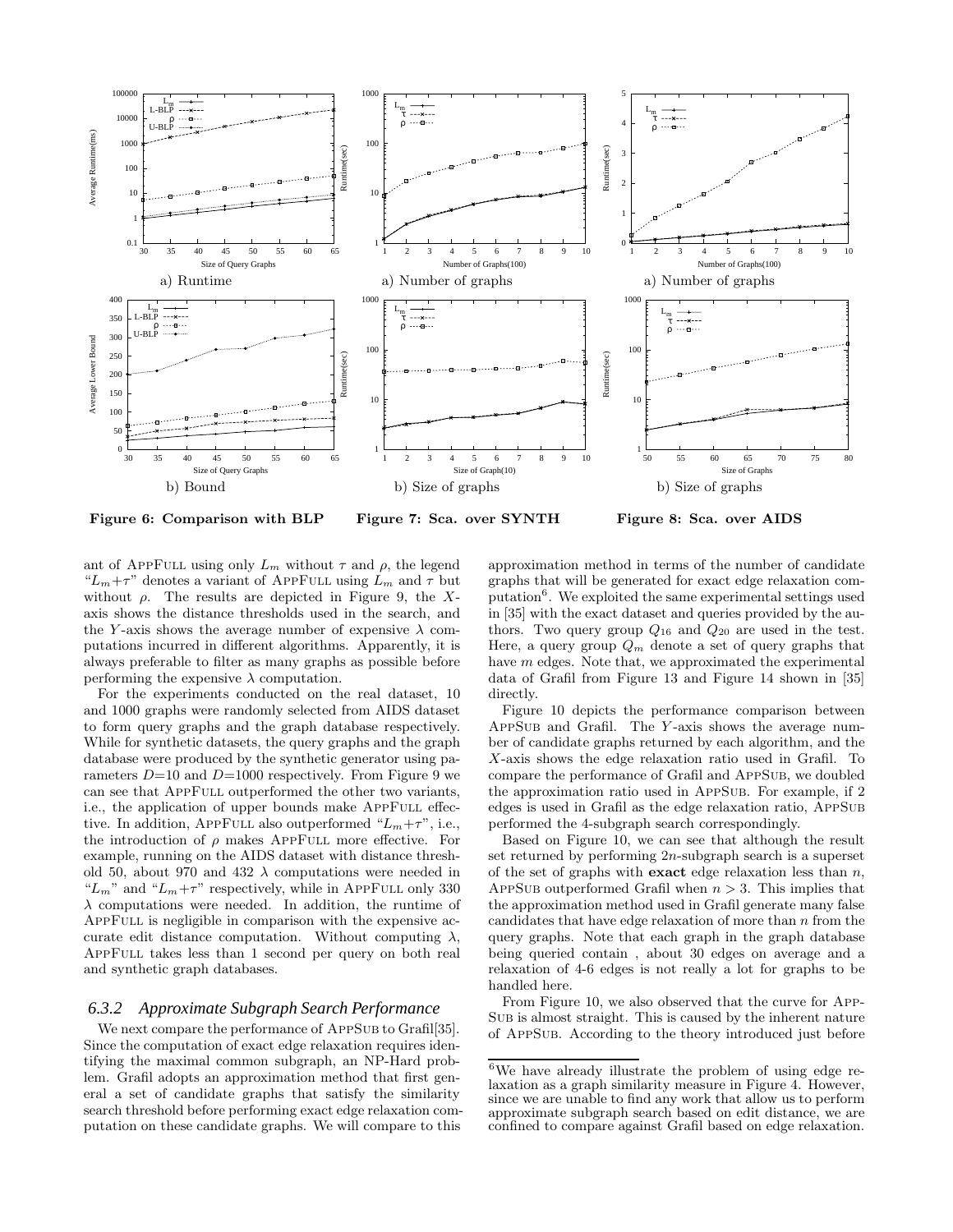

Figure 9: Performance of AppFull

Lemma 5.2, a graphs  $g$  is filtered out on the condition that  $L'_m(g,q) > \mathcal{L} + 2\theta.$ 

Note that for a graph  $g$  and a query  $q$ , no matter what value of edge relaxation is set, the values of  $L'_m$  and  $\mathcal{L}^7$  do not changed. This mean that only the value of the edge relaxation threshold,  $\theta$  will change in the inequality. Rewriting this inequality to  $L'_m(g,q) - \mathcal{L} > 2\theta$ , we can see that if the value of  $L'_m(g,q) - \mathcal{L}$  is large, then a small change of  $\theta$ will not affect the result of this inequality. For example, if  $L'_m(g,q) - \mathcal{L} = 30$ , for the value of  $\theta$  from 0 to 14, the graph g will always be filter out. In our experiment, the values of  $\theta$ only change from 1 to 5, which is a quite small change. Thus, it will not affect the filtering result drastically.

## **7. CONCLUSION AND DISCUSSION**

In this paper, three novel distances,  $L_m$ ,  $\tau$  and  $\rho$ , are introduced to lower and upper bound the graph edit distance  $\lambda$  in polynomial time. The relationships of them can be represented by the inequality  $L_m \leq \lambda \leq \rho \leq \tau$ , and their computation complexities are shown in Table 3. In comparison to the exact computation of graph edit distance, these three bounding algorithms are more efficient and have good scalability in terms of the number of graphs and the size of graphs. Applying these efficiently computable bounds, two effective algorithms AppFull and AppSub are proposed to perform various kinds of graph searching. The good performance of these graph search algorithms demonstrated by the experimental results also confirms the effectiveness of these three bounds.

So far, our discussion focuses on undirected graphs. Fortunately, our proposed algorithms can be easily extended to



Figure 10: Performance of AppSub

| Distance        | Complexity Distance Complexity |               |
|-----------------|--------------------------------|---------------|
| $\rightarrow$ m | $\Theta(n^3)$                  | $\Theta(n^3)$ |
|                 |                                | NP-Hard       |

Table 3: Complexity of Different Distances

directed graphs. For directed graphs, a directed star structure  $\vec{s}$  can be represented by a 4-tuple  $\vec{s} = (r, I, O, l)$ , where I is the set of vertices from which there are edges to r and  $O$  is the set of vertices to which there are edges from  $r$ . Accordingly, star edit distance can be newly defined as

$$
\lambda(\vec{s}_1, \vec{s}_2) = T(r_1, r_2) + d(I_1, I_2) + d(O_1, O_2)
$$

Based on this new definition,  $L_m$ ,  $\tau$  and  $\rho$  can be easily applied to directed graphs.

## **8. REFERENCES**

- [1] H. A. Almohamad and S. O. Duffuaa. A linear programming approach for the weighted graph matching problem. IEEE Trans. PAMI, 15(5):522-525, 1993.
- [2] N. Augsten, M. Böhlen, and J. Gamper. Approximate matching of hierarchical data using pq-grams. In Proceedings of the 31st international conference on Very large data bases, pages 301–312, 2005.
- [3] N. Augsten, M. Böhlen, and J. Gamper. An incrementally maintainable index for approximate lookups in hierarchical data. In Proceedings of the 32nd international conference on Very large data bases, pages 247–258, 2006.
- [4] S. Berretti, A. D. Bimbo, and E. Vicario. Efficient matching and indexing of graph models in

<sup>&</sup>lt;sup>7</sup>Recall that  $\mathcal L$  is equal to  $|E_2|-|E_1|+|V_2|-|V_1|$